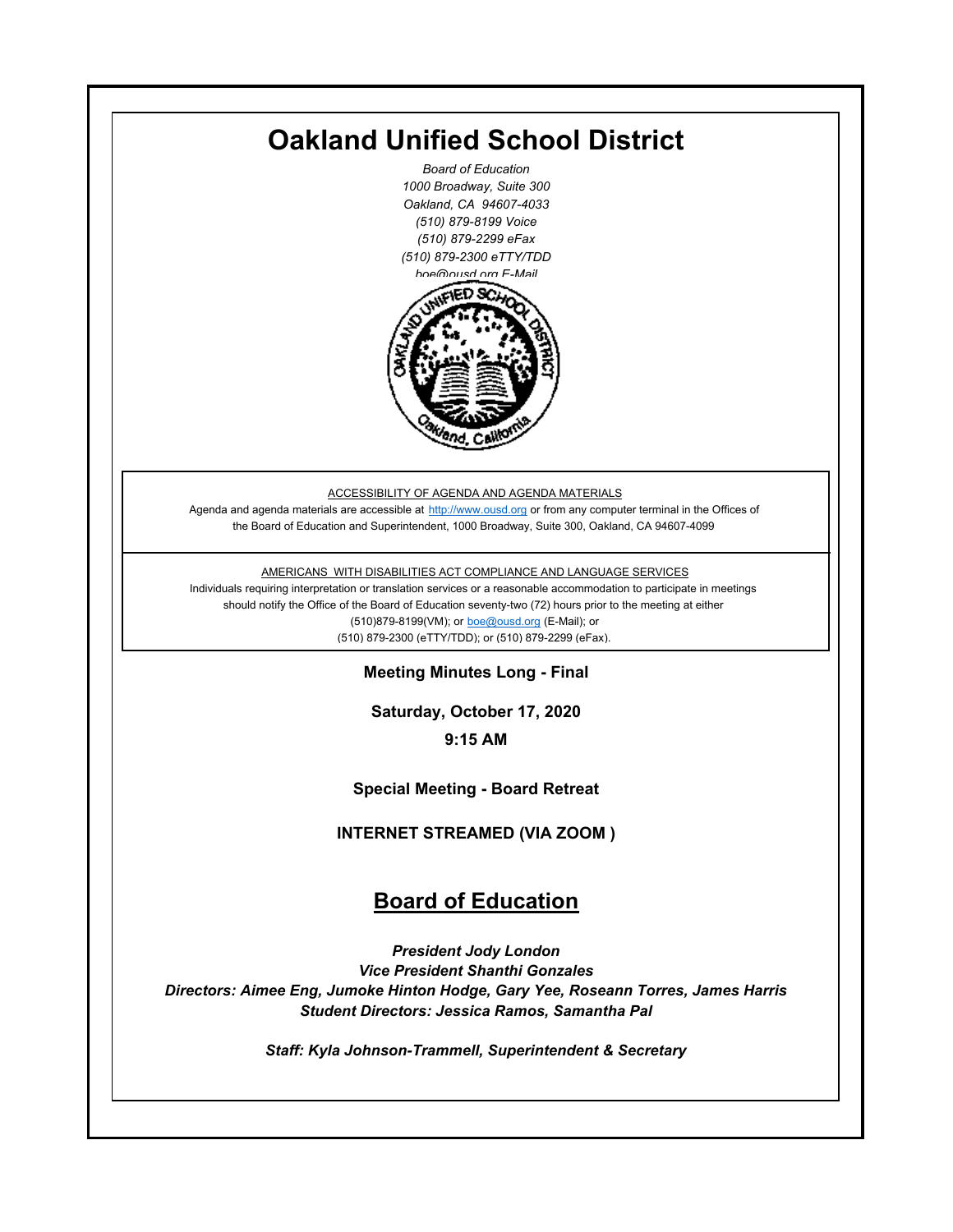LEY CUMPLIMIENTO PARA AMERICANOS CON DISCAPACIDADES Y SERVICIO DE IDIOMAS Personas que requieran servicios de traducción o interpretación o facilidades razonables para participar en juntas deberán notificar a la Oficina de la Mesa Directiva de Educación setenta y dos (72) horas antes de la junta ya sea al (510)879-8199(VM); o boe@ousd.org (E-Mail); o (510) 879-2300 (eTTY/TDD); o (510) 879-2299 (eFax).

#### 美国残障人士法案條例遵守及語言服務

個别人士需要傳譯及翻譯服務或有合理安排去參與會議的應該在舉行會議之前的七十二 (72) 小時通知教育委員 會。請致電(510)879-8199(留言);或 boe@ousd.org (電郵) ;或(510) 879-2300 (電子文字電話/聽障專用電信 設備 (eTTY/TDD));或(510)879-2299(電子圖文傳真 (eFax))。

#### TUÂN HÀNH ĐẠO LUẬT NGƯỜI MỸ KHUYẾT TẤT VÀ DỊCH THUẬT

Những người nào cần thông ngôn hay phiên dịch hay một sắp xếp hợp lý nào để tham gia các buổi họp phải thông báo Văn phòng của Hội đồng Giáo dục bảy mươi hai (72) tiếng đồng hồ trước buổi họp, số điện thoại (510)879-8199 (VM); hay là boe@ousd.org (E-Mail); hay là (510) 879-2300 (eTTY/TDD); hay là số (510) 879-2299 (eFax).

## សេវាបកប្រែភាសា និងការអនុលោមតាមច្បាប់ជនជាតិអាមេរិកាំងពិការ

អកណាដែលតេវការសេវាបកប្រែភាសាដោយផ្ទាល់មាត់ ឬជាលាយលក្ខអក្សរ ឬត្រូវការការជួយសម្រះសម្រលយ៉ាងសមរម្យ មយ ដើម្បីចលរមកងកិច្ចប្រជុំនានានោះ ត្រូវផ្តល់ដំណឹងទៅកាន់ទីការិយាល័យនៃក្រមប្រឹក្សាអប់រំ ឱ្យបានចិតសិបពី (72) ម៉ោង ម្មនកិច្ចប្រជុំ តាមរយៈទូរស័ព្ទ:លេខ (<u>510) 879-8199</u> បុតាមរយៈអ៊ីមែល <u>boe@ousd.org</u> បុទ្**រ**ស័ព្ទ eTTY/TDD លេខ (510) 879-2300 ប៊ូទ្មិសារលេខ (510) 879-2299។

الامتثال لقانون الأمريكيين نو ي الإعاقات (ADA) وتوفير الخدمات اللغوية من يحتاج إلى خدمات التر جمة المكتوبة أو خدمات التر جمة الفورية أو الترتيبات التيسيرية المعفّولة لكي يساهم في الإجتماعات فالمرجو منه إبلاغ مكتب إدارة التعليم إثنين وسبعين (72) ساعة قبل الإجتماع بوسيلة من الوسائل التالية: البريد الإلكتروني: 510.879.2299 boe@ousd.org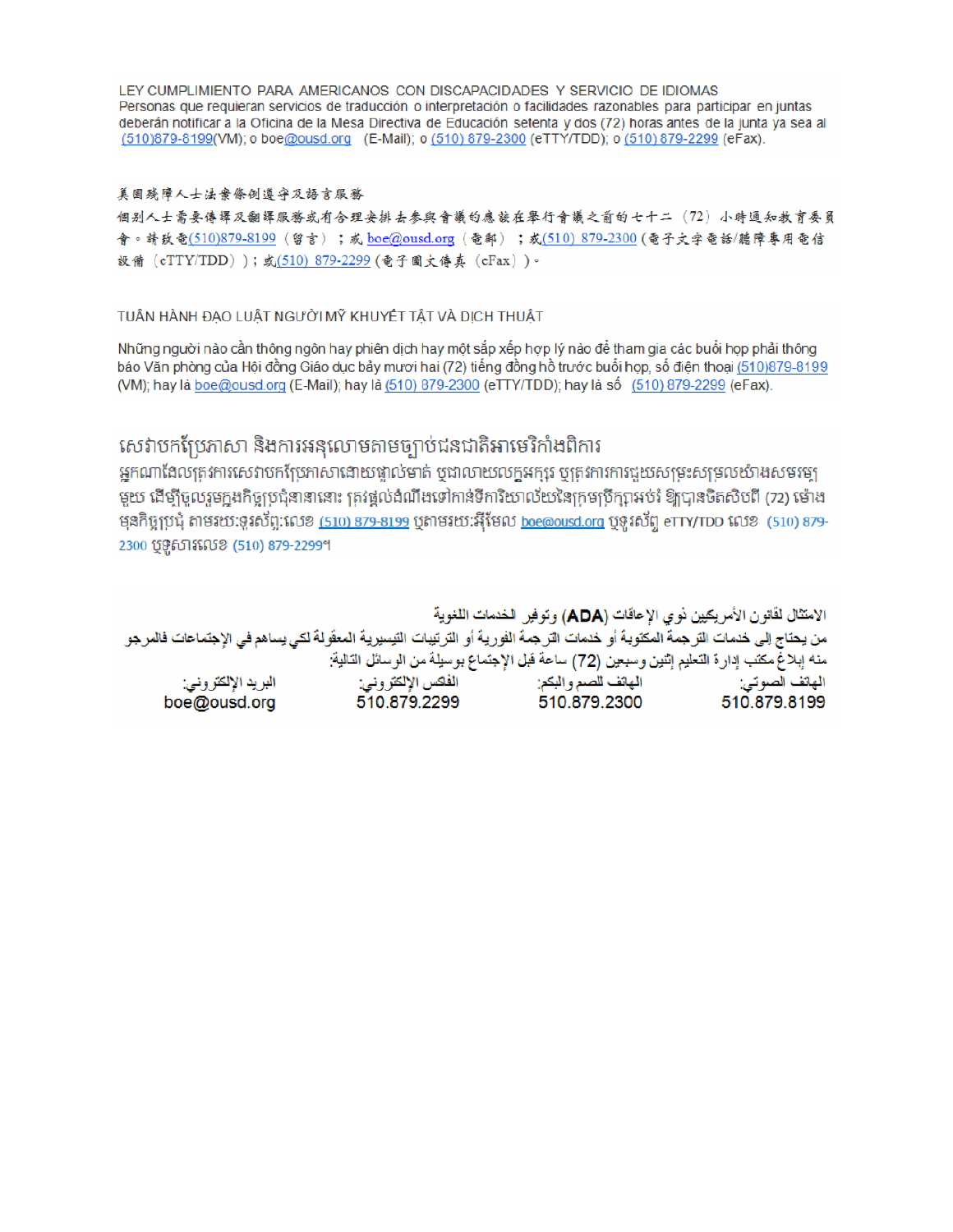## **NOTICE - COVID-19 PUBLIC HEALTH EMERGENCY BOARD MEMBERS TO ATTEND VIRTUALLY**

# **NOTICE - COVID-19 PUBLIC HEALTH EMERGENCY PUBLIC COMMENT @ THIS VIRTUAL MEETING**

## **MEETING RULES OF ENGAGEMENT**

### **MEETING PROCEDURES**

### **A. Call To Order**

*President Jody London called the Special Meeting to order at 9:24 A.M.*

### **B. Roll Call**

|  | <b>Present</b> 5 - Director Aimee Eng            |
|--|--------------------------------------------------|
|  | Director Jumoke HintonHodge                      |
|  | Director Gary Yee                                |
|  | Director James Harris                            |
|  | President Jody London                            |
|  | <b>Absent</b> 4 - Student Director Jessica Ramos |
|  | Student Director Samantha Pal                    |
|  | Director Roseann Torres                          |
|  | Vice President Shanthi Gonzales                  |

### **C. New Business**

**Recess**

*President London recessed the meeting at 11:08 A.M.*

#### **Reconvened**

*President London reconvened the meeting at 11:15 A.M.*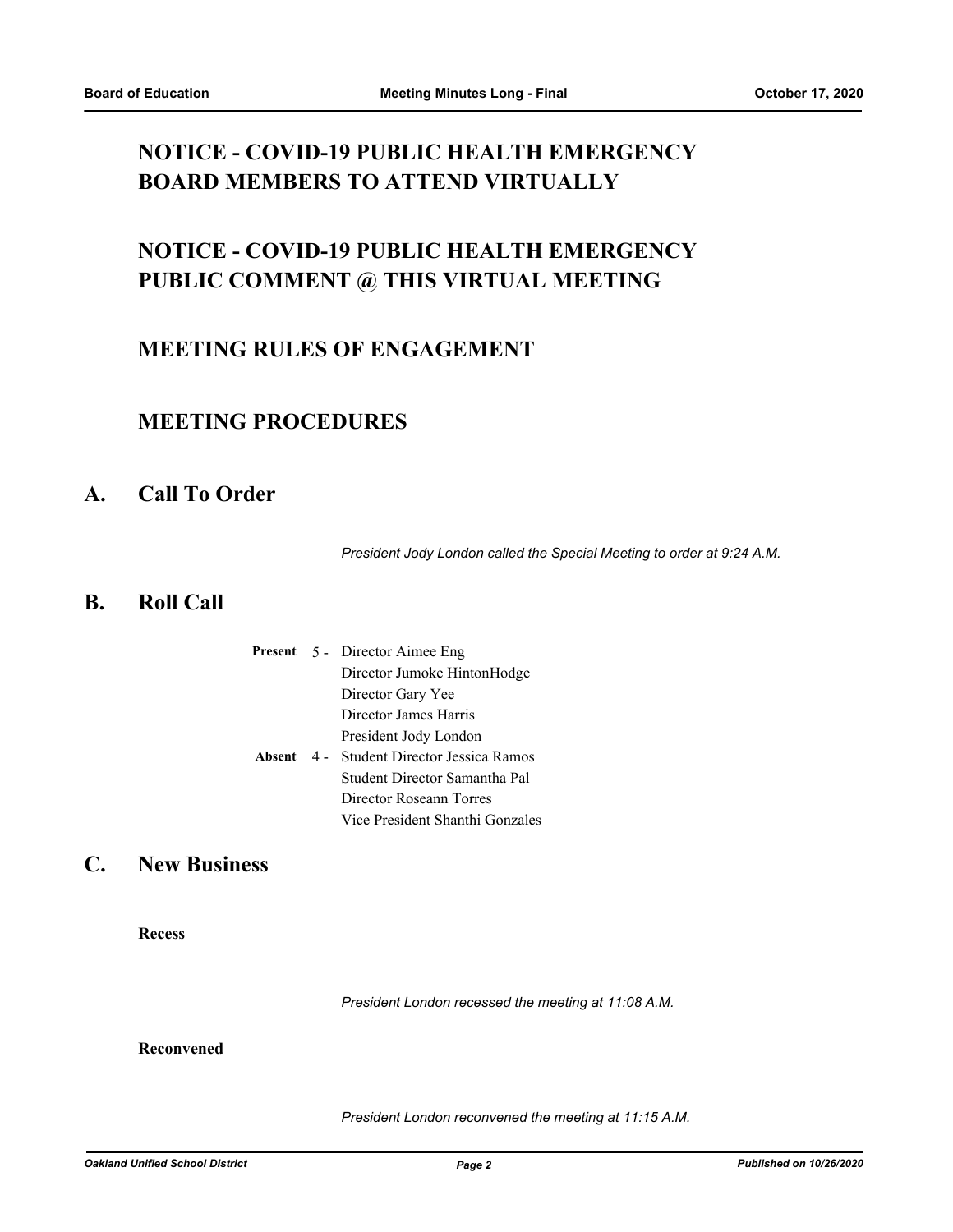窅

#### **Roll Call (Secretary's Observation)**

|              | <b>Present</b> 5 - Director Aimee Eng |
|--------------|---------------------------------------|
|              | Director Jumoke HintonHodge           |
|              | Director Gary Yee                     |
|              | Director James Harris                 |
|              | President Jody London                 |
| Absent $4 -$ | <b>Student Director Jessica Ramos</b> |
|              | Student Director Samantha Pal         |
|              | Director Roseann Torres               |
|              | Vice President Shanthi Gonzales       |

### **[20-2071](http://ousd.legistar.com/gateway.aspx?m=l&id=/matter.aspx?key=50653) Anti-Racism Training: Understanding and Addressing the Roots of Cultural, Institutional, Structural, Systemic, Personal, Interpersonal Racism and Implicit Bias**

The Board of Education, Senior District and other staff will engage in anti-racism training, more specifically **Understanding and Addressing the Roots of Cultural, Institutional, Structural, Systemic, Personal, Interpersonal Racism and Implicit Bias (Knowledge and Skills Building Intensive)**, a multi-hour capacity building and intensive group training and program focused on creating and deepening personal awareness, disrupting bias, increasing and deepening awareness of institutional - structural - and systemic inequity through the lens' of race, gender, sex, and other intersections; and applying information to address disparate treatment of persons and organizational outcomes. It includes an analysis of American history, sociology, and human behavior, and an interpersonal exploration of the impacts of living in a structurally racist and sexist society. It is an essential starting point for anyone grappling with the complexities of race, gender, class, and other structurally defined categories that seem to divide us, and how they continue to reproduce inequitable, unjust, and unequal outcomes.

| Attachments: | 20-2071 Presentation - Anti-Racism Training:                 |
|--------------|--------------------------------------------------------------|
|              | Understanding and Addressing the Roots of Cultural,          |
|              | Institutional, Structural, Systemic, Personal, Interpersonal |
|              | <b>Racism and Implicit Bias</b>                              |
|              | 20-2071 Anti-Racism Training: Understanding and              |
|              | Addressing the Roots of Cultural, Institutional, Structural, |
|              | Systemic, Personal, Interpersonal Racism and Implicit Bias   |
|              |                                                              |

*Board members and senior staff discussed the subject matter, facilitated by Dante King.*

*Public Speaker(s):*

*Assata Olugbala*

**Discussed**